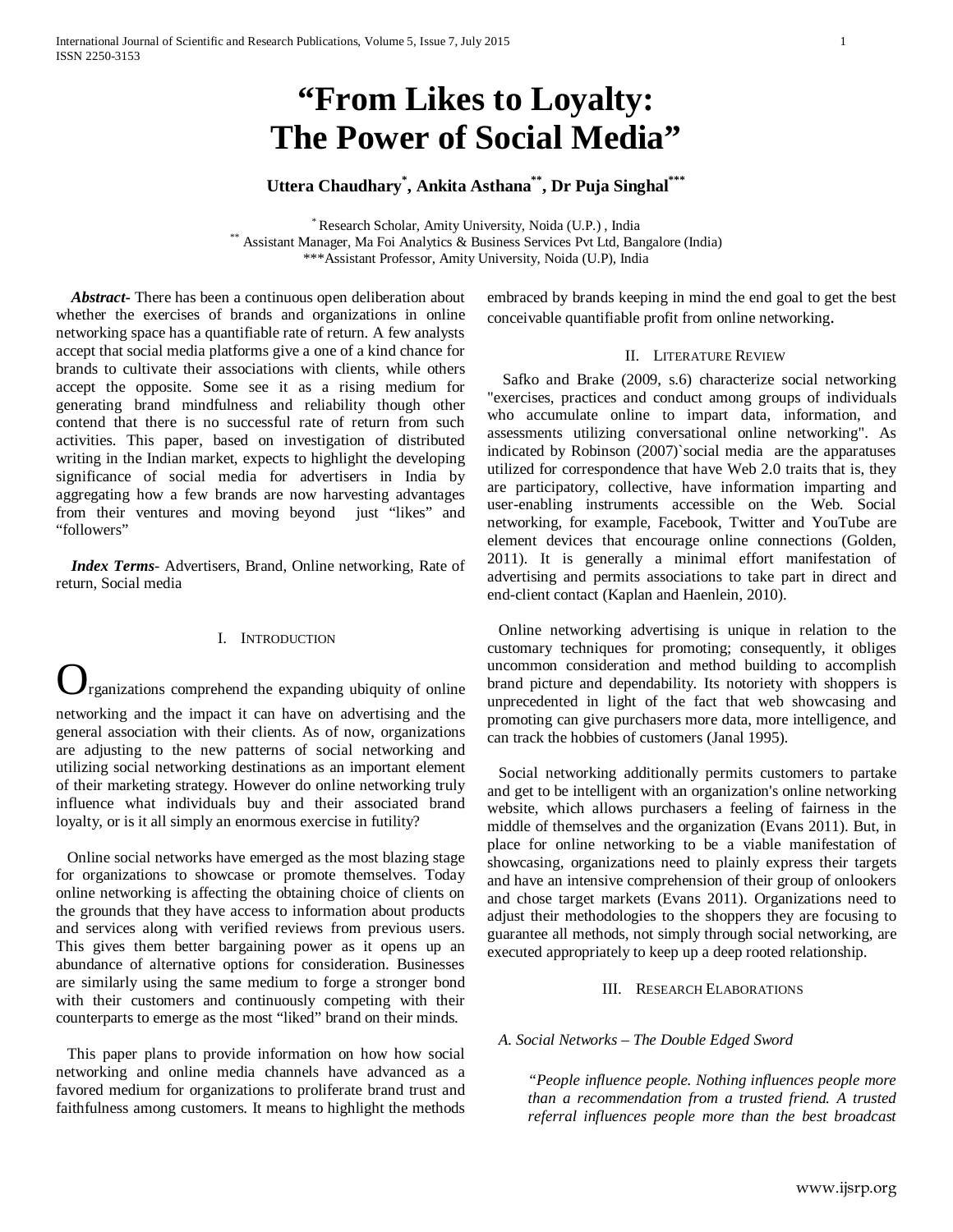*message. A trusted referral is the Holy Grail of advertising." – Mark Zuckerberg, Facebook.*

*"Social media is a saviour not a nemesis, an asset not a liability, a time saver not a time killer for ad agency new business" – Michael Gass, new business consultant for advertising agencies*

 Social networking assumes an essential part in how purchasers find, research, and offer data about brands and items. Online networking Report published in 2011 by Nielsen and NM Incite, a Nielsen/McKinsey company showed that social networking is progressively turning into a stage for customers to express their reliability to their most loved brands and items. Truth be told 60 percent of customers scrutinizing items through numerous online sources found out about a particular brand or retailer through long range interpersonal communication destinations.

 On the other hand, shielding others from terrible encounters, or imparting their negative encounters to "rebuff organizations" social networks act as the one stop engagement stage for everyone. Consumers have started utilizing online networking more as a client administration channel to charge brands' consideration and organizations are compelled to react to clients by specifically reaching them for issue determination. With clients burning through 20-40% more with organizations who react to client administration asks for over online networking (Bain & Company, 2013), most organizations have observed that its more successful to have prepared client administration reps who are furnished with answers and learning to deal with the same request on online networking that were generally made through email, visit rooms, and so on.

# *B. The Business Perspective*

 With the enormous development in the utilization of social networking, brands have been grappling with how best to exploit it. As indicated by the CMO Survey by Duke University, advertisers are required to build their offer of online networking spending from 6.6 percent to 15.8 percent of their financial plans by 2018.But Christine Moorman, kindred at Duke University and a Forbes donor calls attention to the fact the a considerable measure of organizations don't have an unmistakable online networking strategy and they're simply doing a ton of stuff in light of the fact that different organizations are doing it. Rather, they ought to "build up a testable hypothesis" to focus their promoting methodology.

"*Make a speculation, and afterward utilize those forecasts to truly nail down the measurements that you think ought to be utilized," she says. "Else, you're just on the fleeting trend*."

 Numerous advertisers, even those that have explored different avenues regarding social networking, recognize that they have yet to truly figure it out. The inquiry of regardless of whether online networking drives ROI still torment numerous advertisers and brands. As per a 2010 review by Millward Brown of the individuals from the World Federation of Advertisers more than

50 percent of CMOs' were uncertain of the profits they were getting on this speculation.

### *C. How brands are utilizing social media*

 The ROI of social media could be through direct monetary return, increased brand awareness, engagement and loyalty, repeat purchases, word of mouth and more. Most of the companies try to establish a direct link between social media campaigns and associated returns. But the issue is not always as straightforward as it seems, as there are multiple ways to measure the benefits of social media. It isn't as simple as looking for a direct sales return at one end, with the social media input at the other. Viewing social media holistically to gain a better understanding of how it can work for a business is more beneficial than looking for one single return1. The following example would validate that

- The chocolate coated wafer brand of Nestle, Kitkat promoted their new Twitter campaign #RichBreak in August 2014 in which users were intimated via Twitter to become a participant and follow the KitKat India handle and to include #RichBreak hashtag for every tweet they do .Six winners were rewarded with a Rs. 1000 Flipkart vouchers and the grand prize, a trip to Goa. Due to the perks they offered, they got a good number of responses. They promoted the hashtag on Twitter as well to leverage this opportunity at-max.
- For the ICC Champions Trophy 2013, Pepsi launched the 'Road to Champions' social media campaign using a combination of Facebook, Twitter and Instagram, taking fan engagement to the next level. The game invited one to share their favourite moments in cricket and earn points. Points mean kilometres with which one could travel on a virtual map to reach closer to the Champions finals at London. It managed to have 16 million likes on Facebook and another 61 million followers on Twitter
- Tata Docomo, one of India's leading telecom brand with nearly 13.5 million fans on Facebook, had built an application that will throw light on their Facebook lives. The app called 'Open up' explored a fan's Facebook profile to find out who were their best friends, which were their most amazing moments, which are the friends they had lost touch with and more. For the Facebook obsessed young generation, Open up was a boon to engage better with their friends, with Tata Docomo acting as the enabler.
- For its new nail paint collection called 'Color Show', Maybelline New York India sought to create a new nail revolution on social media. Each of the 40 shades in the range was introduced across 80 days in an interesting manner – each color was introduced with the nail art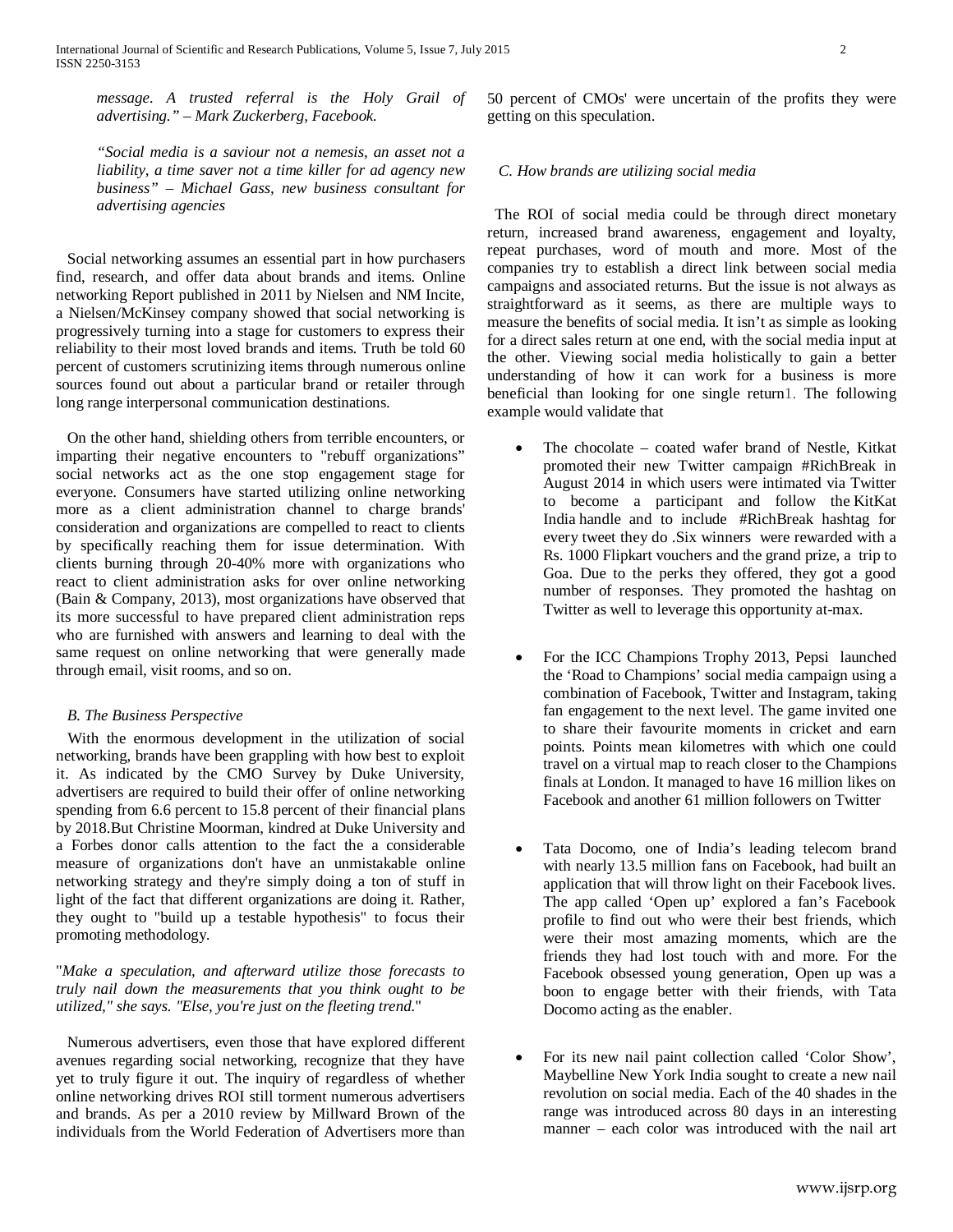combinations that go with it, from educating fans about how they could get the 'complete look' with the right shoes and accessories to match with their preferred shade. A Facebook app enabled fans to try out the shades too

- In Feb 2013, Motorola propelled its exceptionally encouraging cellular telephone MOTO G in India which received unprecedented response. The marriage resulted in the biggest deal ever in the history of e-tailing. The reason was in the company's choice to go to market with an online vicinity by means of a solitary restrictive accomplice in Flipkart which was empowered to reach to enormous masses in India exceptionally quickly. This worked in favor and now the company has already augmented its elite online association with Flipkart to catch more market share.
- Croma, India's leading gadgets retail chain from the Tata conglomerate, marked an arrangement with a web offering website Snapdeal.com to provide hardware like versatile ,tablets and portable workstations etc.online which are accessible in Croma stores. This coordinated effort helped Croma in expanding its reach at an extremely fast speed through Croma's flagship brand store on snapdeal.com.
- Social networking has started to supplant a considerable measure of exercises that used to happen on different parts of the internet and the most essential effect is en route clients shop online. Social media has turned into a research instrument which helps in seeking as well as helping the clients by investigating different online sites. Various reputed internet shopping sites like *"myntra.com, snapdeal.com, jabong.com, and amazon.com* " are making utilization of Facebook for the promotions. This further results in increment in the prevalence of use of these internet shopping sites - 67% clients use social destinations on cell phones while shopping has seen to to increase from 24% last year . According to a report from *Technorating media* the greater part of shoppers follow brands on social locales to get more information about an item (56% for facebook and 47% for twitter). This analysis shows that social media is acting as an important tool to increase the growth rate of the companies which further helps in creating brand loyalty. Matrimonial sites are additionally making utilization of social networking stages to pick up prominence. these days matrimonial administrations, group particular chatrooms and gatherings and so forth are accessible on different social networking platforms

 Every one of these examples demonstrate that there is no deficiency of chances for a brand in the social stadium; the key is to comprehend what goals need to be accomplished and which set of instruments with their relating measurements can best accomplish them. Web advertisers are currently setting an expanding measure of accentuation on building groups by means of informal organizations and are incorporating every stage to convey a consistent stream of introduction. Actually, obtaining a "Like" on Facebook or new adherent on Twitter is held in higher respect than special site activity. In any case, what is most engaging about online networking is that unlike all different types of web showcasing –, for example, PPC and SEO – its totally free

 In a planned social networking crusade, shoppers are prone to spread viral features, make extra brand-related substance, tweet about the brand and post about their encounters on Facebook or Twitter taking into account their fundamental inspiration to draw in with the brand. An incorporated showcasing crusade which is firmly attached to online purchaser conduct would have a tendency to procure better returns for the brand over the long

#### IV. CONCLUSION

 Online networking is turning into a more noticeable wellspring of showcasing and publicizing and is being utilized all the more reliably by organizations attempting to get their name out to people in general and in the psyches of purchasers. The longing to wind up included in online networking is reasonable; the development being used of online informal organizations has been extraordinary. Businesses today are being transformed from having a transactional relationship to a social relationship Though the medium is still in nascent stage in India, the ripples have already begun. It is now becoming clearly evident that companies need to engage themselves in more innovative social media based advertising strategies in order to consolidate its brand awareness and brand loyalty. It is time for the companies to make effective strategies and execute them to win larger share of business through this revolutionary medium and become the innovative firm of coming future.

#### **REFERENCES**

- [1] D. A. Aakar, *Managing Brand Equity*" New York: The Free Press, *1991*
- [2] P. Kotler & K. L. Keller, *A Framework For Marketing Management.* (3rd ed.). Upper Saddle River, NJ: Pearson/Prentice Hall, 2007
- [3] R.L. Oilver, , *Satisfaction: A Behavioral perspective on the Consumer*, New York:Irwin/McGraw-Hill, 2011
- [4] Millward Brown, Knowledge Point-"How should our brand capitalize on social media" 2011
- [5] N. Jackson Infographic: Using Social Media to Build Brand Loyalty: Retrieved from  $\sim$ http://www.theatlantic.com/technology/archive/2011/07/infographic-usingsocial-media-to-build-brand-loyalty/241701/,2011
- [6] Social Media Report, *Retrieved from http://www.nielsen.com/us/en/insights/news/2011/how-social-mediaimpacts-brand-marketing.html. 2011*
- S. Akhtar, Social Media and Brand Loyalty Retrieved from *http://www.socialtrakr.com/2011/07/12/social-media-and brand-loyalty/, 2011*